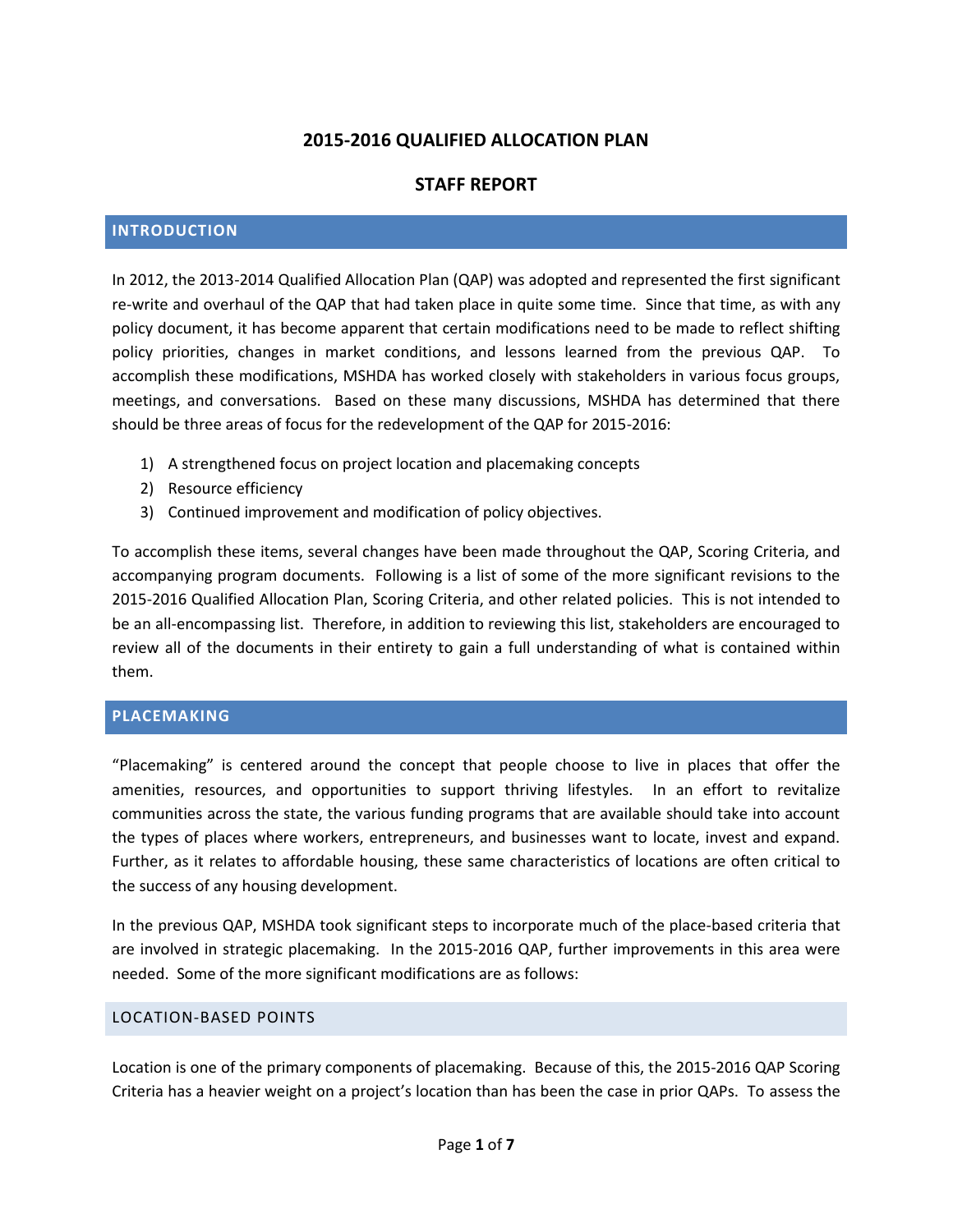strength of a project's location, the competitive scoring criteria will continue to use a project's walkscore to measure the amount and location of available amenities within close proximity of the site. To address stakeholder concerns about the accuracy of this assessment, MSHDA has agreed to a formal process with Walk Score that will allow applicants to contact Walk Score directly to get their project's walkscore corrected/updated if necessary. Walk Score will respond to applicants within a specified amount of time, which will allow applicants to be able to have an up-to-date score when they submit an application. Placing a greater emphasis on this scoring criterion should give priority to more connected and walkable sites and is a strategy that aligns with place-based development.

### PROXIMITY TO TRANSPORTATION

The previous QAP introduced a provision awarding points to projects that are located within 1/10 of a mile of a public transit stop or for projects that have the ability to make some other form of regularly scheduled transportation available to the tenants. Since this criterion was incorporated into the QAP, it has become apparent that some of the other nonpublic transportation services that come directly to a site may not be able to provide the same level of service that public transit can provide. The 2015-2016 QAP now allows for two different scoring levels in this area. Projects that are located near public transit or that have the ability to provide a similar level of service directly to the site will receive full points, while those that are able to provide a lesser level of service will receive partial points. This assessment will primarily be made based on the accessibility, capacity, and reliability of the transportation being provided.

## PLACE-BASED COMPETITIVE SCORING CRITERIA

To clearly demonstrate the emphasis that has been put on placemaking strategies and concepts, a Placed-Based Criteria section has been created within the 2015-2016 LIHTC Scoring Criteria. Many of the competitive scoring items that are contained within the Place-Based section are similar to what was contained within the previous QAP. However, this realignment places a clearer emphasis on MSHDA's focus on placemaking. Additionally, many of these place-based scoring items were revised to make the requirements clearer and to better align with the development outcomes that the QAP is seeking to achieve.

#### **RESOURCE EFFICIENCY**

One of the primary objectives, as identified by MSHDA and stakeholders, was the need for efficient use of the LIHTC. Given the decline in other available resources used for the development of affordable housing, it is particularly important that this scarce resource be utilized as efficiently as possible to assist with the unmet demand for affordable housing. Below are some of the revisions that were incorporated into the 2015-2016 QAP in an attempt to be more efficient with the limited 9% LIHTC resource:

## PRESERVATION PROCESS AND STRATEGIES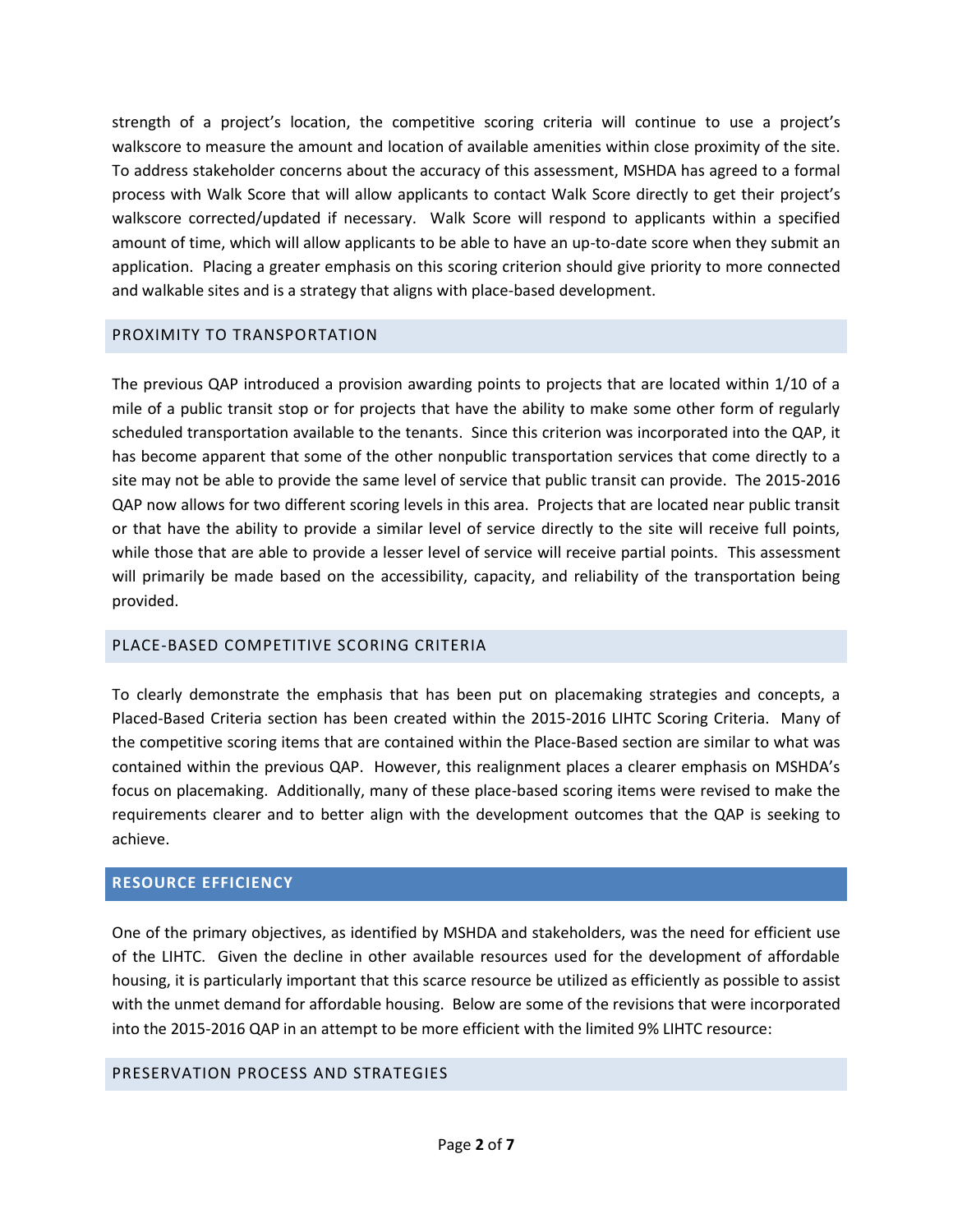In the past, there have been several preservation projects that have applied for and received an award of 9% LIHTC that could have potentially been completed using an affordable housing program that doesn't provide as much subsidy as the 9% LIHTC program provides. In an attempt to try to better align projects and the available resources, the 2015-2016 QAP includes a revision to the application process requiring any preservation project to first apply for consideration as part of MSHDA's Gap Financing Program before it would be determined to be eligible to submit an application for 9% LIHTC. MSHDA will conduct a preliminary assessment of the project's underwriting, location, market, and development team, and determine if the proposal would be suitable to proceed as a 4% LIHTC project, with a MSHDA tax-exempt loan, and gap financing. If the project does not appear that it could be completed using these sources of financing, the project would be eligible to apply for 9% LIHTC in the Preservation Category.

This modified process is specifically required for preservation transactions since they are traditionally better positioned to be financially viable absent the use of the 9% LIHTC. This revised process allows for the potential for greater resource efficiency because it should allow the 9% credit to go to projects that actually need it, while other projects may be able to be completed using a MSHDA tax-exempt loan, gap financing, and 4% LIHTC.

## COST CONTAINMENT

A scoring factor to evaluate a project's total development costs was introduced in the prior version of the QAP. While the method that was put into place in the prior QAP (evaluating cost per-square-foot based on three different construction-types) will remain in place, some modification to it was necessary to allow for the metric to be more sensitive to the amount of costs a project has, which should have a greater impact on the score the project will ultimately receive. MSHDA believes this modification is necessary to encourage applicants to put a greater focus on the total overall costs of their projects, which in turn should help to make affordable housing resources as a whole go further.

## CREDIT EFFICIENCY

In addition to measuring the overall cost of a project, stakeholders expressed an interest in placing a focus on the actual amount of LIHTC being used in a particular project. Accordingly, a scoring metric has been created to measure the credit efficiency of a development, in an effort to make the actual credit go further and to enable the completion of more projects. The credit efficiency metric is based on a credit-per-LIHTC unit approach in which projects of similar construction-type will be measured against each other. This analysis is somewhat similar to the cost containment metric discussed above, however, the credit-per-unit metric is weighted more heavily than that the cost per-square-foot metric. This metric is being added as an additional way to place more emphasis on being resource efficient, and to put additional focus on credit usage, as opposed to simply looking at a project's total costs.

#### DEVELOPER FEE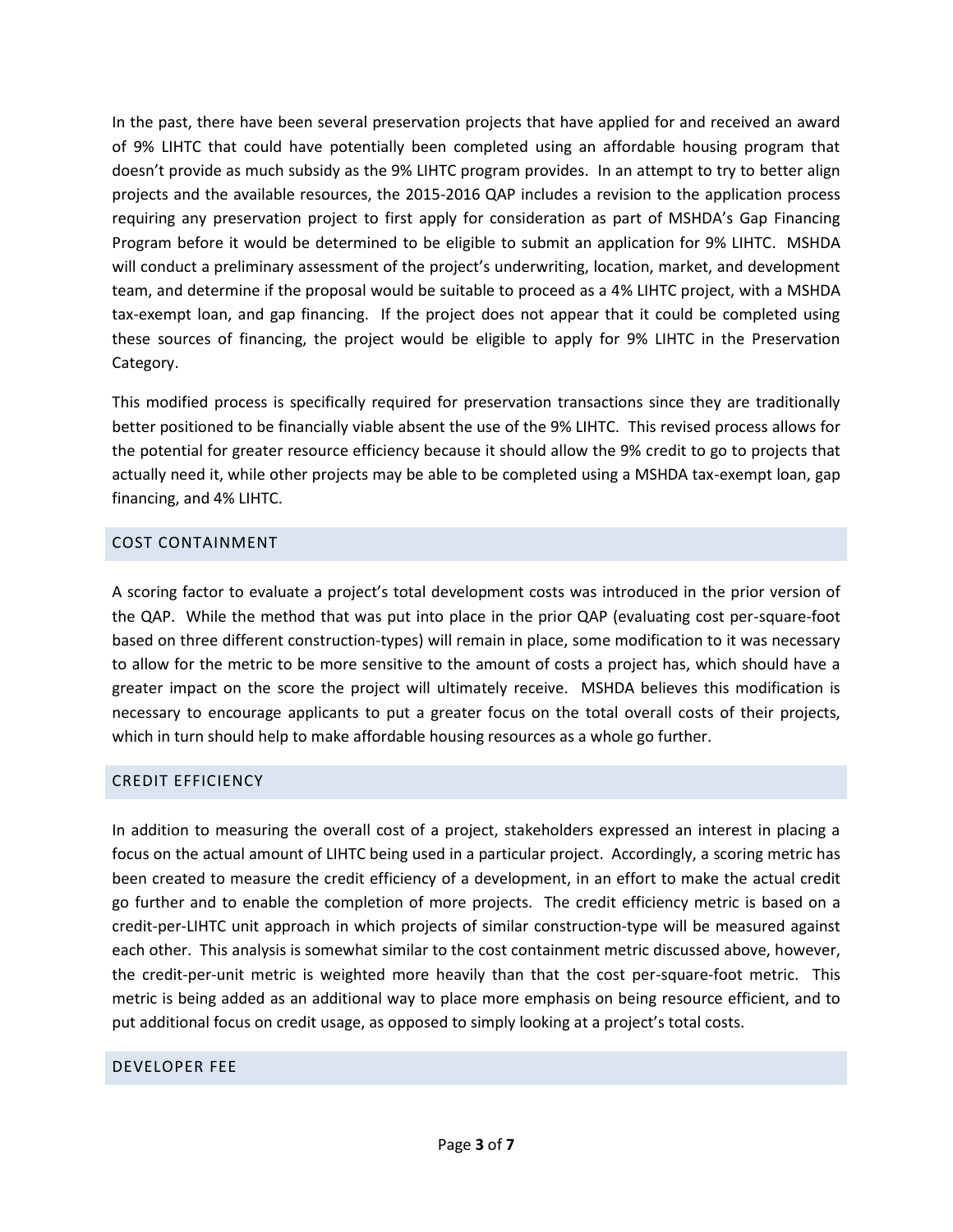Several years ago, MSHDA worked closely with stakeholders to modify the developer fee calculation and limit that was in place at the time. The result of those conversations was a more liberal calculation of the amount of developer fee that could be earned per project, as well as an increase in the overall cap on the developer fee. As resources have become scarcer and the need to stretch available funding sources has increased, MSHDA believes the developer fee calculation and cap need to be modified to help ensure the LIHTC resource is being used efficiently.

Accordingly, in the 2015-2016 QAP, the developer fee cap and calculation method have both been modified. In the prior QAP, the developer fee was calculated based on 15% of total development costs, up to a maximum of \$1,800,000 for 9% LIHTC projects. The 2015-2016 QAP now determines the developer fee using a calculation of 7.5% of acquisition costs and reserves, plus 15% of all other project costs, with a maximum fee of \$1,500,000. This modification still allows the allowable fee to be at a competitive level when comparing Michigan to the policies that other, surrounding states have in this specific area. Additionally, the maximum developer fee that is available for projects using tax-exempt bond financing and 4% LIHTC has been reduced to \$2,100,000.

## **ACHEIVEMENT OF POLICY OBJECTIVES**

The primary purpose of the LIHTC program is to provide appropriate affordable housing for some of our neediest citizens, while also spurring economic development within our communities. In that context, the following modifications to certain policy objectives were incorporated in the QAP and/or its related documents:

## PERMANENT SUPPORTIVE HOUSING (PSH)

The PSH category and scoring have been modified to iterate on the theme of the previous QAP, which was to focus more on the quality and type of supportive housing, as opposed to the quantity being provided. In an attempt to continue to accomplish this, more emphasis has been placed on the previous experience that the development team has in doing PSH developments, and on the coordination of services and service funding, among other things. Additionally, more points have been added to this section of the scoring criteria to place a greater emphasis on the PSH-related components of these projects when determining which PSH projects will ultimately receive an award of LIHTC.

## LOW INCOME TARGETING

The low income targeting portion of the competitive scoring criteria was modified in a few different areas. The first modification will allow for 100% Permanent Supportive Housing (PSH) projects to be able to receive these points, which were previously unavailable to them. Points in this scoring criteria for PSH deals will now be achieved based on the number of PSH units in the project rather than the income level being served, since PSH tenants are typically extremely low income.

Secondly, a modification was made to reduce the total number of points available that a project can achieve for deeper income targeting of some of the units in the development. In the current LIHTC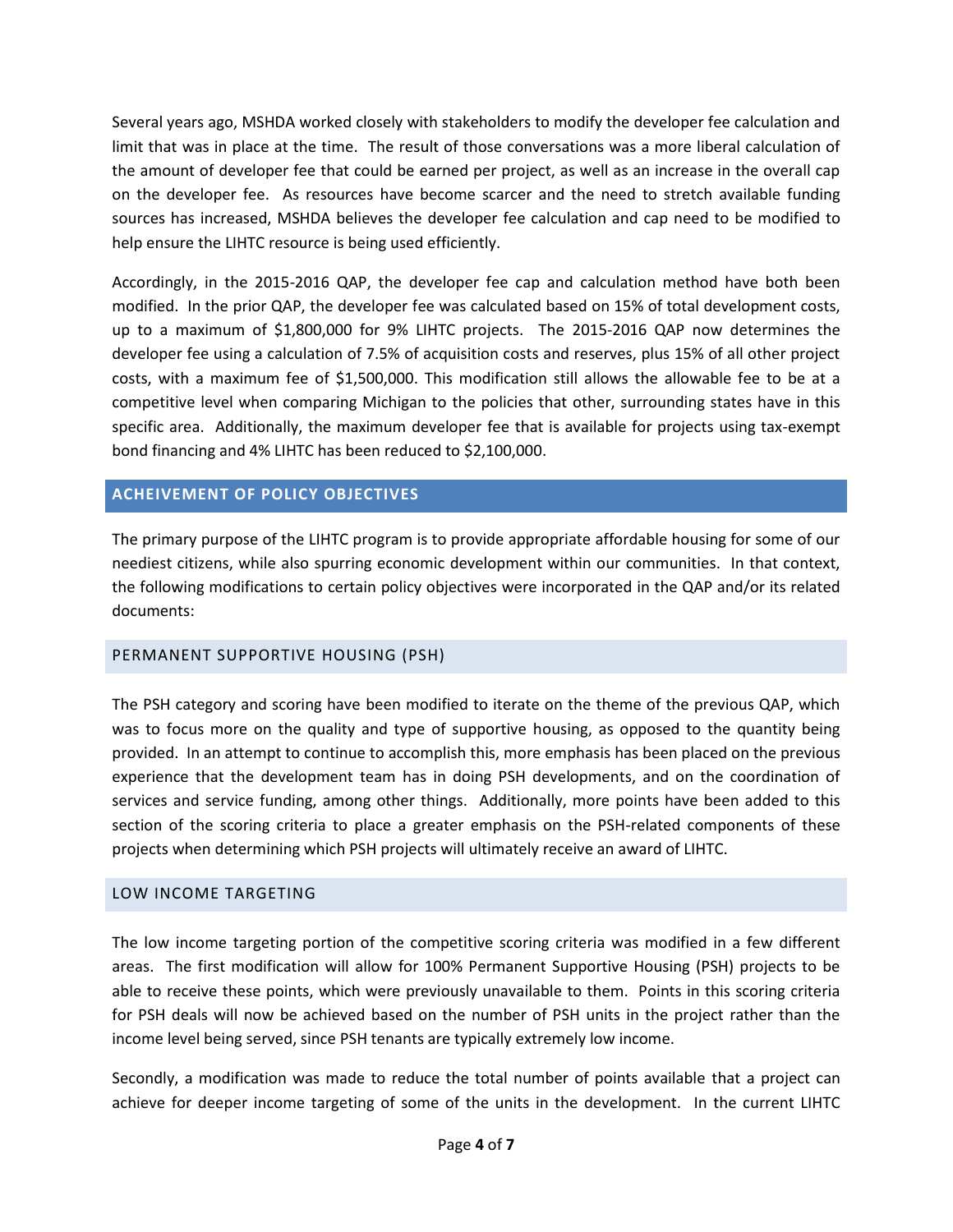environment, particularly for developments that do not have rental assistance or are not using any form of gap financing, it has become increasingly more difficult to structure a development that will be financially feasible for at least the 15-year compliance period. This issue has become more prominent recently, and is largely due to the expiration of the fixed 9% credit rate and the fact that projects must now be underwriting using the floating 9% credit rate. Reducing the number of points and the overall weighting of this scoring criterion allows for applicants to incorporate fewer deeply targeted units so that they can have a viable project and also minimizes the negative impact on the project's overall scoring.

Because various proposals have been presented at the Federal level that would extend the rate lock for the 9% credit to allow it to be at a true 9% rate, language has been incorporated into the scoring criteria indicating that the points scoring factors related to low income targeting will be doubled, resulting a maximum point total of 20 points, should legislative changes be made to lock the credit rate at a true 9% in the future. This language is being incorporated to account for the concept that extension of the fixed 9% rate would allow for projects to remain financially viable while being able to do a greater level of deep income targeting.

Finally, the low income targeting scoring criterion was also modified to eliminate the additional points that a project with Project-Based Rental Assistance (PBRA) could receive, which were previously unavailable to other projects without PBRA. To be clear, there are still other points within other areas of the scoring criteria specifically for projects that are using Project Based Tenant Subsidies. In general, projects in all categories – Preservation, Open, and PSH – now have the ability to achieve the same maximum score of 10 points under the low income targeting criteria; they just achieve these points in different ways.

## TAX ABATEMENT POINTS

MSHDA believes there is a benefit to a project having a Payment in Lieu of Taxes (PILOT), but not such a benefit that a project not be able to receive an award if it does not have one. If a project is able to proceed and be financially viable without the use of a PILOT, it should at least be able to have a competitive chance in the scoring and award process and not be forced to obtain an unnecessary PILOT, which in turn places unnecessary burden on the municipality. Therefore, the number of points that are available for a project having a PILOT have been significantly reduced.

## NATIVE AMERICAN HOUSING

While a greater emphasis has been placed on a project's location in the 2015-2016 QAP, there are many American Indian Reservations which have a significant unmet need for affordable housing. Recognizing that there is indeed a serious demand in these unique locations, points were added to the scoring criteria for Native American Housing. To achieve these points, the project must be sponsored by a federally recognized tribe and be located within the jurisdiction and/or service area of that tribe or its Tribally Designated Housing Entity (TDHE), must leverage a significant amount of NAHASDA or other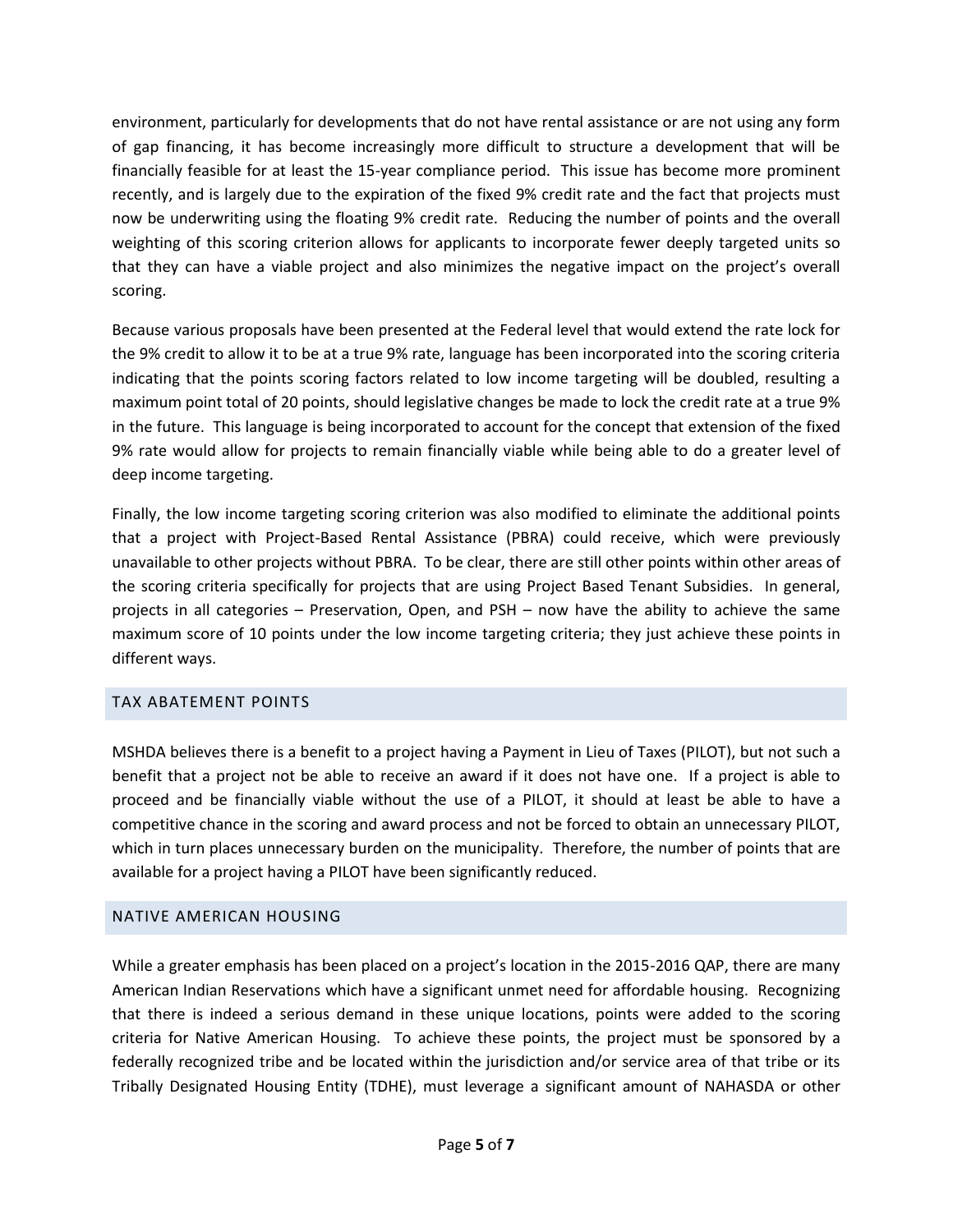tribal funding, and must show significant need by demonstrating a significant waiting list for tenancy at the proposed housing development.

#### GENERAL PARTNER/OWNER EXPERIENCE POINTS

An area that continuously evolves with the modification of the QAP is how an owner's previous experience is evaluated. As market conditions change, it is often necessary for these criteria to be adjusted to provide for a more accurate analysis. In the 2015-2016 QAP, these points have been modified in a few different ways from the prior QAP. First, the total number of points available and the total number of projects needed to get the maximum points have been reduced. Additionally, only LIHTC projects that have been completed and placed in service within the last fifteen years will count toward an owner's experience points. Lastly, in an effort to make sure a partnership is real and credible in cases where there are co-general partners/members, an entity must be a guarantor for the equity investment and project financing in order for its experience to be counted for points.

#### MICHIGAN-BASED BUSINESS POINTS

For many years, the competitive scoring criteria has contained various point items intended to preference entities that are based in Michigan. While MSHDA believes it is important to support those companies that are based in Michigan, it is also important to have a process that is truly competitive, potentially creating an environment that is more likely to produce new ideas and practices in affordable housing. To continuing with these state-based preferences in place would serve as a barrier-to-entry for out-of-state developers/operators to be competitive. Therefore, the Michigan-based points related to the owner, management company, and development team members have been eliminated.

#### APPLICATION QUALITY

In recent years, there has been a significant decrease in the quality of applications that are being submitted for LIHTC. In response to the continued lack of quality in the applications that have been submitted, a new threshold requirement was created allowing MSHDA to deny an application for LIHTC if the application is materially inaccurate and/or inconsistent throughout. While there has always been a provision in the QAP that would allow MSHDA to deny an application for this reason, including this provision as one of the threshold criteria simply makes this requirement more prominent.

#### MARKET STUDY PROCESS

The timing of the market study process has been revised to require that an applicant has a completed market study at the time they submit an application, where in the past an applicant has simply been required to order the market study with the application. There is no change to the actual process for ordering and having a study completed, just a change in the timing of when the study must be done. This change allows for at least a couple of benefits: 1) quicker processing of applications that are submitted in the funding round, which means the round should be completed sooner; and 2) allows the